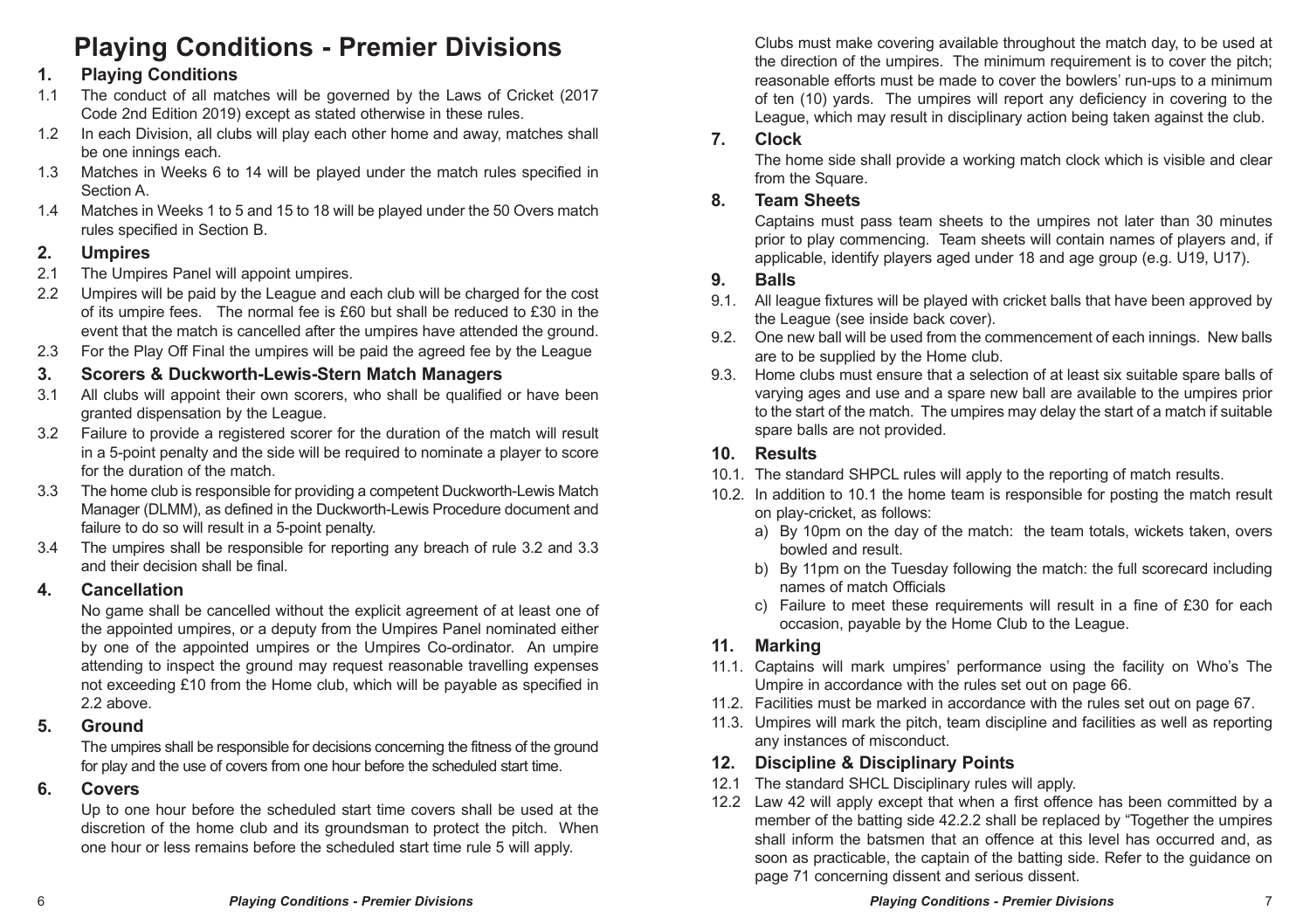#### **13. Junior Players**

- 13.1. A player under the age of 12 at midnight on 31st August in the year preceding the current season is not permitted to play in the Premier League or Championship.
- 13.2. Any player under the age of 13 at Midnight on 31st August in the year preceding the current season shall play in the Premier League or Championship only provided that the player has been selected for the County at U13 or above in the current season and has written parental consent to play in Open Age cricket. Such evidence shall be lodged with the Club's Safeguarding Officer prior to that player's registration with the League. The League may request evidence of compliance with these requirements.

#### **14. League Positions**

League positions in each Division will be determined by the total number of points gained. In the event of two or more clubs finishing on equal points, league position will be determined in the following order:

- The side with the highest number of wins, but if still level
- The side with the fewest defeats, but if still level
- The side with the highest runs per wicket, calculated by aggregating all runs scored in completed matches divided by the total number of wickets lost.

#### **15. Play Offs**

In the Premier League after Week 18 there will be Play Off matches played under the 50 Over match rules as follows:

#### **Week 19 (Saturday):**

Under rule 3.1.1 the Start time will be 11.00am and the finishing time 6.30pm Match 1: The side finishing in first place v the side finishing in fourth place, to be played at the ground of the side finishing in first place, and

Match 2: The side finishing in second place v the side finishing in third place, to be played at the ground of the side finishing in second place

In the event of adverse weather the reserve date for these matches is the Sunday, i.e. the following day. If a result is not achieved on either day the team finishing higher in the League shall qualify for the Final.

#### **Week 20 (Saturday):**

Under rule 3.1.1 the Start time will be 10.30am and the finishing time 6.00pm. The winners of Match 1 and Match 2 will play a Final on a neutral ground, which will be determined by the League. In the event of adverse weather a reserve date will be arranged by the League Executive Committee.

If a result is not achieved on either day the result will be determined by a Bowl Out. Such Bowl Out shall be undertaken in accordance with the rules set out in match rule 12 of the Readers 20/20 Competition Playing Conditions (which also provide for a result by coin toss if a bowl out is not possible).

## **16. Promotion and Relegation**

At the end of each season a system of promotion and relegation will operate as follows:

- a) The side finishing 10th in the Premier Division will be relegated to the Championship
- b) The side finishing 1st in the Championship will be promoted to the Premier Division
- c) The side finishing 9th in the Premier Division and the side finishing 2nd in the Championship will play a Play-Off under the 50 over match rules, using balls approved for use in the Premier Division. The winner will play in the Premier League and the loser will play in the Championship in the following season. The match will be played on the Saturday of Week 19 at the ground of the side finishing 2nd in the Championship unless agreed otherwise by the two clubs. In the event of adverse weather the reserve date for this match is the following Saturday, i.e. seven days later.
- d) The sides finishing 9th and 10th in the Championship will be relegated to Division 1
- e) The sides finishing 1st and 2nd in Division 1 will be promoted to the Championship
- f) In the event of a side that qualifies for promotion from the Championship or Division 1 not wishing to accept, or not meeting the criteria for, promotion then the League Executive Committee shall determine the composition of the sides in the Premier Division and Championship for the following season.
- g) In the event that it is agreed to admit an additional side:
	- To the Premier Division then the sides in 9th and 10th place will be relegated and the side finishing in 8th place shall play in the Play Off.
	- To the Championship then only the side finishing in 1st place in Division 1 shall be promoted
- h) Promotion into the Premier Division and Championship is dependent on the clubs concerned meeting the criteria for facilities, youth teams and financial security specified by the League.

## **17. Entitlement To ECB Premier League Payment**

The ECB payment to the SHPCL & clubs is subject to the SHPCL and Clubs fulfilling certain conditions specified by the ECB. These include but are not limited to:-

- a) Complying with club audit requirements, adhering to Disciplinary procedures, Player Registration, Umpire marking, Facility reporting, Result reporting on play-cricket and adhering to ECB Code of Conduct & Spirit of Cricket.
- b) In the event of non-compliance by any club with any ECB condition SHPCL may withhold payment and/or impose, in addition to any penalty imposed by a disciplinary hearing, a penalty determined by the SHPCL Committee.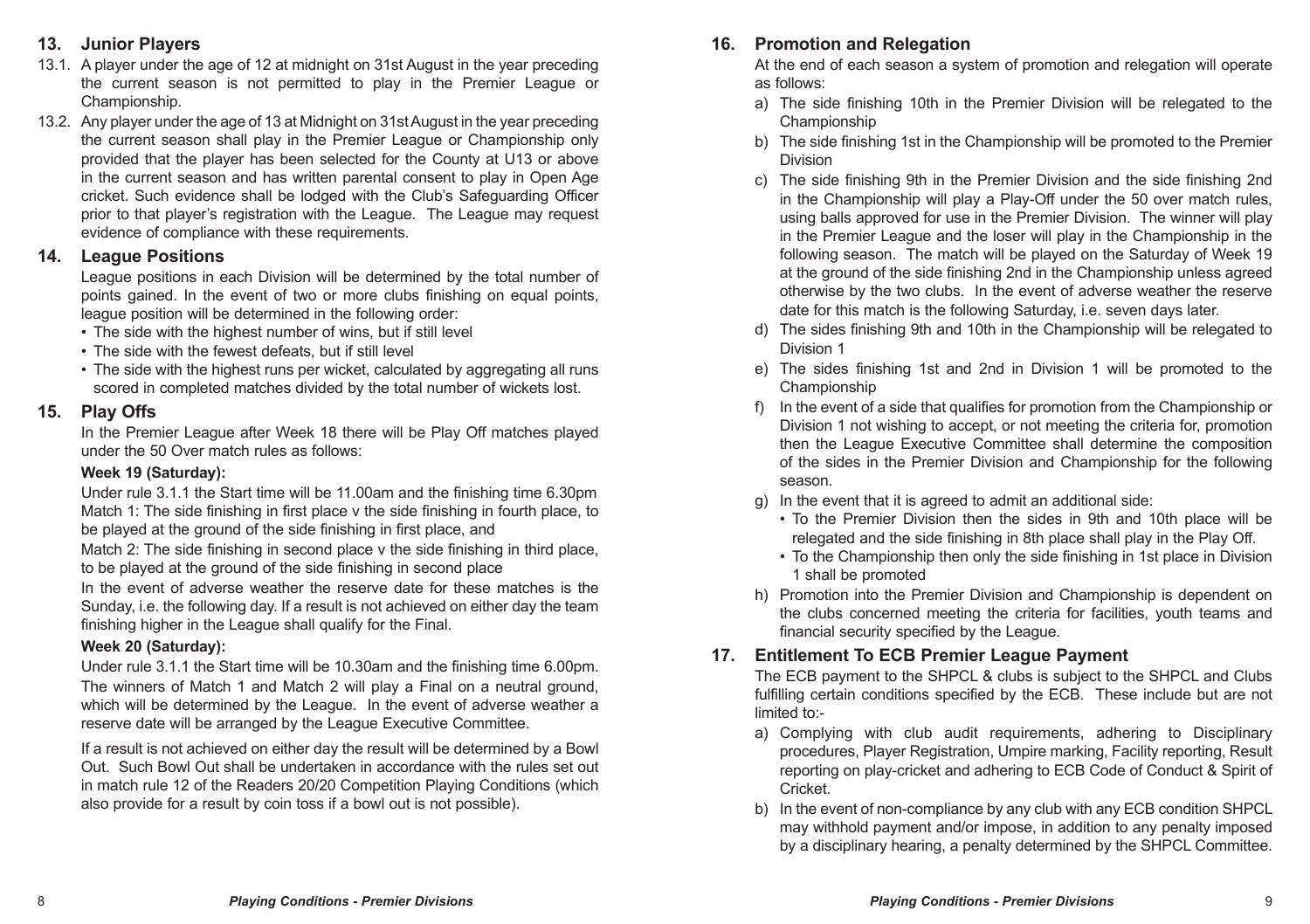# **Section A: Premier Divisions Match Rules for 'Timed' Matches (weeks 6 To 14)**

#### **1. Hours of Play**

- 1.1 Play will commence at 11.00am.
- 1.2 The Lunch Interval will be 30 minutes commencing at 1.00pm, unless changed under the provisions of Law 11.
- 1.3 There will be an interval of 10 minutes' between innings.
- 1.4 The Tea Interval will be 20 minutes, commencing at the later of 4.20pm or when a maximum of 20 overs remain to be bowled before the Last Hour, unless changed under the provisions of Law 11.
- 1.5 The Home club will provide hot and cold drinks during the intervals.
- 1.6 The umpires shall signal the Last Hour at the later of 5.30pm or when 17 overs remain to be bowled in the match. The Last Hour shall be a minimum of 60 minutes from its commencement and a minimum of 17 overs shall be bowled unless play is interrupted, in which event rule 2.8(b) shall apply.
- 1.7 Unless a result is achieved earlier the game shall finish at the later of 6.30pm or when the Last Hour has been completed

## **2. Overs**

- 2.1 Each match will consist of a minimum of 115 6-ball overs except where the match is affected by weather or a result is achieved sooner.
- 2.2 In an uninterrupted match the side batting first shall face no more than 60 overs.
- 2.3 In the event of a delayed start due to inclement weather or other circumstances the total number of overs available shall be as per the table in Appendix 1, with 65 overs the minimum number of scheduled overs available to constitute a match.
- 2.4 Any match in which at least 65 overs have been bowled shall be deemed a match provided that the side batting second has received a minimum of 25 overs. Subsequent abandonment shall be considered to be a drawn match.
- 2.5 If considered appropriate, in weather affected matches revised times may be agreed by the umpires and captains for the Intervals.
- 2.6 Any match in which play does not or will not commence by 3.00pm shall be cancelled.
- 2.7 If, after a match has started, there is a weather interruption or weather interruptions during the innings of the side batting first, the number of overs available shall be as per the table in Appendix 1 (see page 13).
- 2.8 In the event that any interruption or interruptions are of a duration that, in calculating the overs remaining using Appendix 1, the side batting first has received or exceeded those overs the following shall apply:
- a) The innings of the side batting first shall be regarded as complete.
- b) The Umpires shall calculate the time remaining from the time which they consider that conditions are such that play can resume to the scheduled close of play. The minimum number of overs available to the side batting second shall be calculated by dividing the minutes left for play by 3.5 and rounding up if necessary. If such calculation, together with the overs received by the side batting first, gives a minimum of 25 overs for the side batting second and 65 overs or more for the match, then play shall commence at the re-scheduled start time as directed by the umpires.
- c) If the target score is such, that in the opinion of both captains there are insufficient overs remaining for either side to achieve a result or gain more points, the match shall be abandoned.
- 2.9 If, after the start of the innings of the side batting second, there is a weather interruption or interruptions the minimum number of overs available to the side batting second shall be reduced by one for each complete period of 3.5 minutes of interruption or interruptions.

## **3. Bowling Restrictions**

3.1 No bowler shall be permitted to bowl more than 20 overs. If the number of overs available is reduced as a result of any interruptions in the match the maximum shall be one-third (rounded down) of the reduced number of overs. A bowler may exceed the limit solely as a result of such a recalculation of overs due following an interruption in play.

Example: Bowler has bowled 14 overs when an interruption reduces the innings to 40 overs, reducing the limit to 13.

3.2 Short-pitched Bowling

#### Law 41.6.1 shall be replaced with:

A bowler shall be limited to two fast short pitched balls per over. The umpire at the bowler's end will make it clear to both the bowler and the batsmen at the wicket when such a delivery within this limit is bowled. This ruling shall apply even though the striker has made contact with the ball with his bat, person or equipment. A short pitched ball is defined as one that passes or would have passed over shoulder height of the Striker standing upright at the crease. It is unfair if the limit is exceeded and the umpire shall call and signal No Ball on each such occasion. In addition, the umpires will adopt the procedures of Law 41.6.3 and 41.6.4.

- 3.3 Non-pitching Deliveries: Law 41.7 shall apply
- 3.4 Negative bowling:

If the Bowler's End umpire considers that the bowler is bowling negatively with the intention of preventing the striker from scoring runs he shall caution the bowler and inform the captain, the bowler, the other umpire and the batsmen that on any repetition the rule for judging a Wide in the 50-Over match rules will be applied.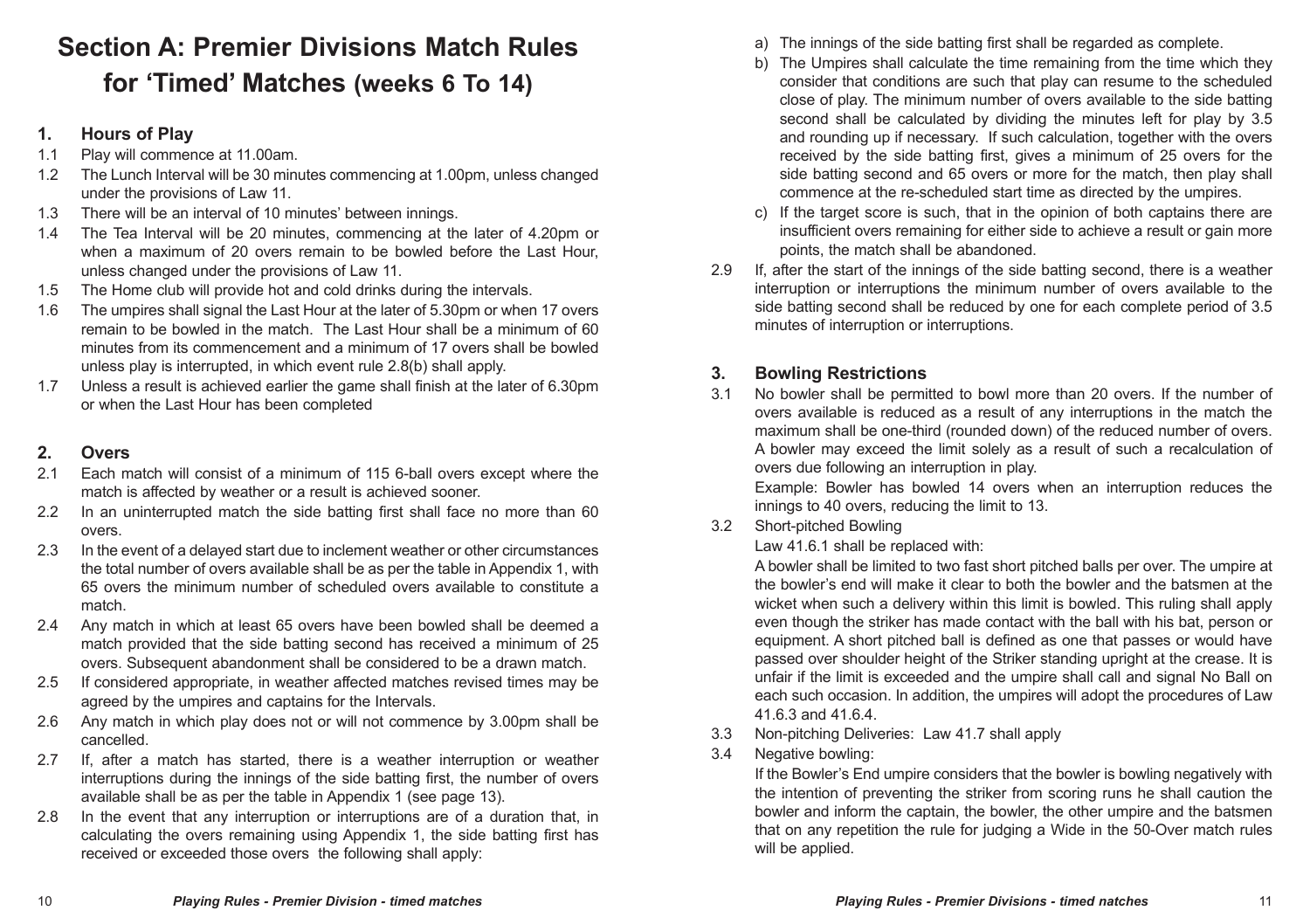**4. Points**

| Side winning the toss and fielding first: |  |
|-------------------------------------------|--|
|-------------------------------------------|--|

Win. . . 30 points Tie . . 15 points

Winning Draw – 6 points, Losing Draw – 0 points

Cancelled or abandoned . . . . . 10 points each

Bonus points:

Batting – 1 point for reaching 125, 175, 225, 275, 300

Bowling – 1 point for taking 2, 4, 6, 8, 10 wickets

All other circumstances (side losing the toss or side winning the toss and batting first)

Win – 30 points

Tie – 15 points

Winning Draw – 6 points, Losing Draw – 2 points

Cancelled or abandoned – 10 points

The Winning and Losing draw is calculated on run-rate for the innings, based on legitimate balls received. Run rate shall be calculated to three decimal points. In the event that the two sides have identical run-rates the side losing the fewest wickets shall be deemed to have the higher run rate. If still equal then each side shall receive 4 points.

Bonus points awarded to losing team and to both teams in the event of a drawn match will be:-

 5 bowling bonus points will be gained if a side is all out, regardless of the number of wickets actually taken.

#### **5. Over Rate Penalty Points**

- 5.1 The umpires will agree timings with the scorers and calculate the over rate taking into account the following allowances:-
	- 2 minutes per wicket for the fall of each wicket up to and including the ninth wicket.
	- The time taken for any Drinks Interval.
	- The actual time lost for each and any single stoppage of greater duration than 3 minutes. This will be agreed by the umpires and will be confirmed to the batsmen and the fielding captain at the time of the delay and will not be subject to negotiation. The scorers must be informed at the earliest opportunity.
	- During periods when inclement weather necessitates frequent drying of the ball the umpires may, at their sole discretion, allow up to 5 minutes per hour of playing time as additional stoppages. The umpires shall inform both captains and the scorers in advance if they judge conditions justify this additional stoppage allowance for any period of the match.
- 5.2 The penalties will not apply if the duration of an innings is less than two and a half hours.
- 5.3 The following penalties will apply for slow over rates. The umpires will be the sole judges of over rates in consultation with the scorers:

On the first occasion in the season:

- Less than 17 but greater than 16 overs per hour 1 point
- 16 overs or less but greater than 15 overs per hour 2 points
- 15 overs per hour or less 5 points

If a penalty is imposed for a second or subsequent match in the season the above penalty points are doubled.

#### **Appendix 1 – Reduced Overs In Interrupted Matches**

| <b>Time Lost</b> | $\overline{A}$ | B  | C  | <b>Time Lost</b> | A  | B  | C  |
|------------------|----------------|----|----|------------------|----|----|----|
| $\Omega$         | 115            | 60 | 55 | 91.0             | 89 | 47 | 42 |
| 3.5              | 114            | 59 | 55 | 94.5             | 88 | 46 | 42 |
| 7.0              | 113            | 59 | 54 | 98.0             | 87 | 45 | 42 |
| 10.5             | 112            | 58 | 54 | 101.5            | 86 | 45 | 41 |
| 14.0             | 111            | 58 | 53 | 105.0            | 85 | 44 | 41 |
| 17.5             | 110            | 57 | 53 | 108.5            | 84 | 44 | 40 |
| 21.0             | 109            | 57 | 52 | 112.0            | 83 | 43 | 40 |
| 24.5             | 108            | 56 | 52 | 115.5            | 82 | 43 | 39 |
| 28.0             | 107            | 56 | 51 | 119.0            | 81 | 42 | 39 |
| 31.5             | 106            | 55 | 51 | 122.5            | 80 | 42 | 38 |
| 35.0             | 105            | 55 | 50 | 126.0            | 79 | 41 | 38 |
| 38.5             | 104            | 54 | 50 | 129.5            | 78 | 41 | 37 |
| 42.0             | 103            | 54 | 49 | 133.0            | 77 | 40 | 37 |
| 45.5             | 102            | 53 | 49 | 136.5            | 76 | 40 | 36 |
| 49.0             | 101            | 53 | 48 | 140.0            | 75 | 39 | 36 |
| 52.5             | 100            | 52 | 48 | 143.5            | 74 | 39 | 35 |
| 56.0             | 99             | 52 | 47 | 147.0            | 73 | 38 | 35 |
| 59.5             | 98             | 51 | 47 | 150.5            | 72 | 38 | 34 |
| 63.0             | 97             | 51 | 46 | 154.0            | 71 | 37 | 34 |
| 66.5             | 96             | 50 | 46 | 157.5            | 70 | 37 | 33 |
| 70.0             | 95             | 50 | 45 | 161.0            | 69 | 36 | 33 |
| 73.5             | 94             | 49 | 45 | 164.5            | 68 | 36 | 32 |
| 77.0             | 93             | 49 | 44 | 168.0            | 67 | 35 | 32 |
| 80.5             | 92             | 48 | 44 | 171.5            | 66 | 35 | 31 |
| 84.0             | 91             | 48 | 43 | 175.0            | 65 | 34 | 31 |
| 87.5             | 90             | 47 | 43 |                  |    |    |    |

A = Minimum overs in the match B = Maximum overs for the side batting first

C = Minimum overs for the side batting second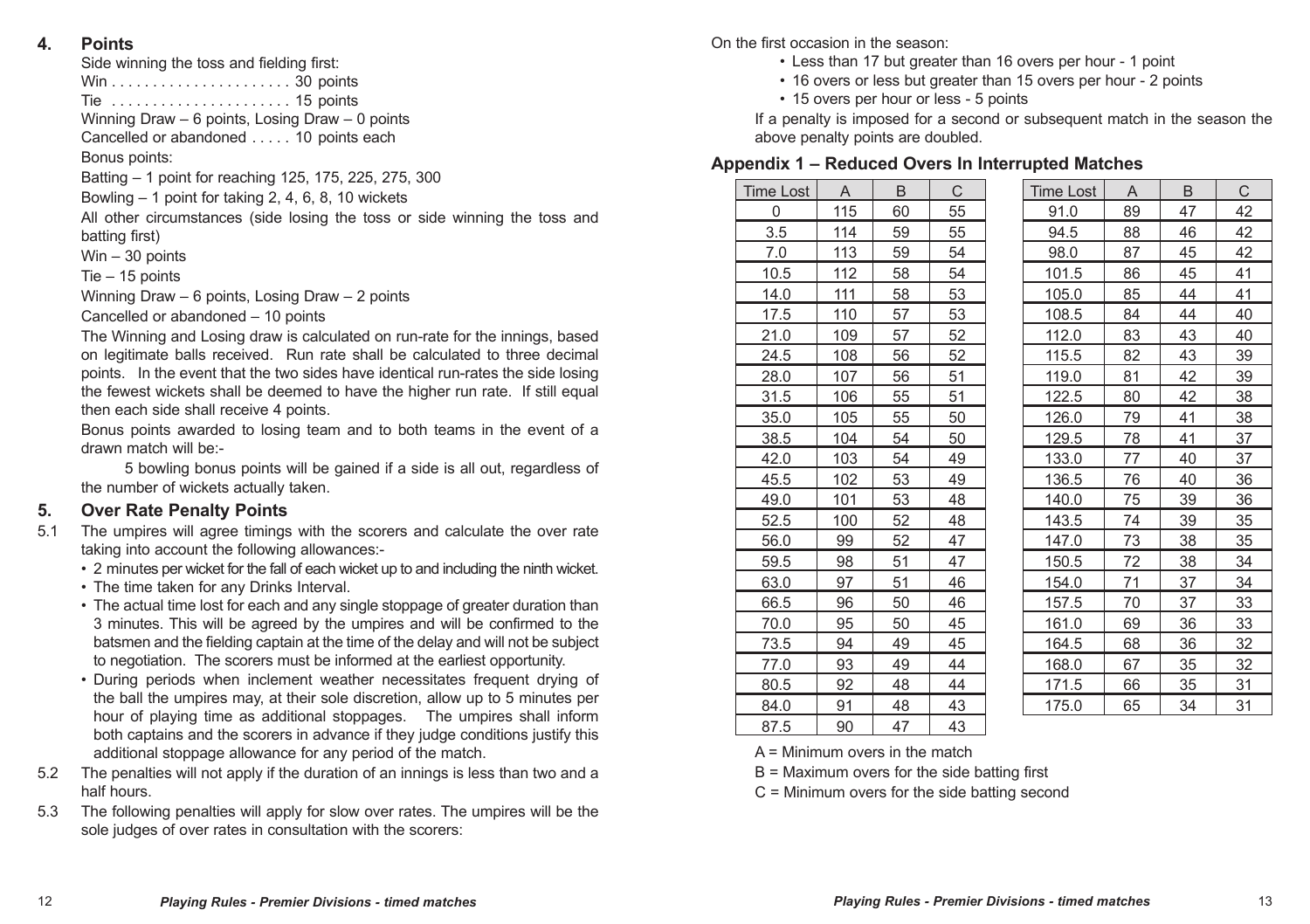## **Section B: Premier Divisions Match Rules for 50 Over Matches (weeks 1 to 5 & 15 to 18)**

#### **1 Coloured clothing**

All sides are required to wear coloured clothing in this playing format. Batsmen and the wicket-keeper are recommended and encouraged to wear coloured pads.

#### **2. Pitch Markings**

Additional Crease Markings: An additional crease marking shall be made 17" inside and parallel with each Return Crease, joining the Popping and Bowling creases. Please note that the crease is the inside edges of both these new markings and the Return Crease markings.

#### **3 Duration**

- 3.1 Hours of Play and Intervals
- 3.1.1 Play will start at 12.00pm (11.30am in weeks 17 & 18). For the purpose of determining the overs remaining in an interrupted match the Close of Play will be 7.30pm (7.00pm in weeks 17 & 18).
- 3.1.2 There will normally be two sessions of play of 3 hours 15 minutes each, separated by a Tea Interval of 30 minutes between the innings.
- 3.1.3 If the innings of the team batting first is completed prior to the scheduled time for the Tea Interval then the interval shall, if considered practicable by the umpires, take place immediately and may be extended with the agreement of the captains and umpires if necessary by up to 15 minutes (to a maximum of 45 minutes).
- 3.1.4 The captains may agree to forgo the Tea Interval, in accordance with Law 11.9, in which case there shall be an Interval between Innings of 10 minutes.
- 3.1.5 Drinks intervals shall be agreed in accordance with Law 15.2 but no more than two breaks per innings are permitted. Time taken for drinks shall be regarded as an Interval in accordance with Law 11.8.
- 3.2 Each match shall consist of a maximum of 50 overs per innings except where time is lost after the scheduled start time due to inclement weather or other unavoidable cause, when the number of overs shall be reduced as hereinafter provided.
- 3.3 If the side batting first is dismissed before the overs to which it is entitled have been bowled, the team batting second shall be entitled to bat for its full entitlement of overs or as further reduced due to inclement weather or other cause. Declarations are not permitted.
- 3.4 In the event of delays due to weather or other circumstances a minimum of 20 overs per side is required to constitute a match, subject to the provisions of 3.5.4 and 3.8 below.
- 3.5 Delayed start matches
- 3.5.1 In the event that the scheduled start time is delayed due to inclement weather or other cause the first 30 minutes of playing time lost shall be disregarded. Thereafter the number of overs for each side will be reduced by one for every complete 8 minutes of time lost.
- 3.5.2 In calculating the time lost, the time for the Interval may be altered in accordance with Law 11.4.
- 3.5.3 The latest start time for a match reduced to 20 overs per side shall be 4.40pm, unless the captains and umpires agree to abandon the match earlier.
- 3.5.4 A result can only be achieved in a match of less than 20 overs per side if both have the opportunity to bat for the full number of overs originally allocated.
- 3.5.5 The umpires shall inform the captains and the scorers of the number of overs lost, the revised timings, the number of overs to be bowled and the applicable fielding and bowling restrictions.
- 3.6 Interrupted matches
- 3.6.1 First innings When play is suspended during the first innings, the object shall be to rearrange the number of overs so that both sides have the opportunity of batting for the same number of overs.
- 3.6.2 The number of overs to be bowled in 3.6.1 shall be calculated based on the time remaining in the match to the scheduled close of play, based on 4 minutes per over. In calculating the time lost the time for the Interval may be altered in accordance with Law 11.4 or forgone in accordance with Law 11.9. In calculating the number of overs to be bowled the number remaining plus the number already bowled shall be rounded up to the next greatest number divisible by two.
- 3.6.3 Second innings If, owing to a delayed start to the second innings or a suspension of play during the second innings, there is insufficient time for the side batting second to face the same number of overs as the side batting first, the umpires will re-calculate, (on every occasion) the number of overs to be bowled and the new target score that is required. Before taking the field to resume play, the umpires will inform the captains and scorers accordingly. The number of overs to be faced by the team batting second will never be increased after an interruption.
- 3.6.4 The number of overs to be bowled in 3.6.3 shall be calculated based on the time remaining in the match to the scheduled close of play, based on 4 minutes per over. In calculating the time lost the time for the Interval may be altered in accordance with Law 11.4 or forgone in accordance with Law 11.9. In calculating the number of overs remaining to be bowled the number shall be rounded up.
- 3.6.5 If the Home club has provided a DLSMM or someone from the Away club has agreed to act as DLSMM then the Duckworth-Lewis-Stern Method (DLS) will be used to calculate the target score of the side batting second using the DLS regulations as provided by the League to every club. The umpires shall agree with the scorers and shall inform the captains of the target score before play is resumed. In the event of a miscalculation of the target score the original score shall not be altered once the captains have been informed. The target score shall be displayed clearly on the scoreboard.
- 3.6.6 If a competent DLSMM is not available throughout the match the following will apply:
	- 3.6.6.1 The Away side shall have the option of dispensing with the Toss and electing to field first.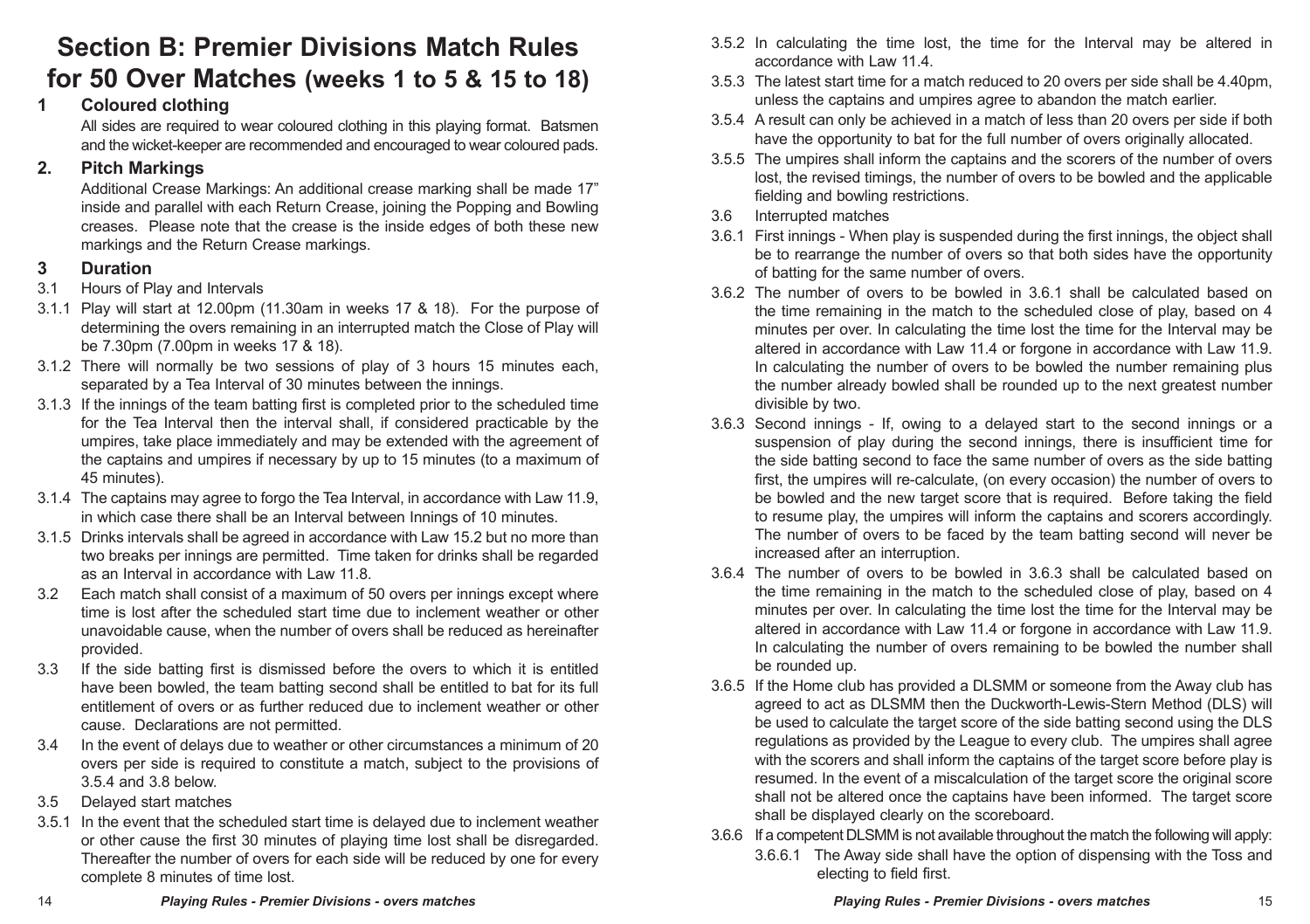- 3.6.6.2 The target score of the side batting second shall be calculated using average run rate, calculated by dividing the runs scored by the number of legitimate deliveries received by the side batting first.
- 3.7 An over that is incomplete at the time of an interruption in play shall be completed on any resumption and that part over shall be ignored in calculating the overs remaining to be bowled in the match.
- 3.8 If the loss of time results in less than 20 overs being available to the team batting second, the game shall be abandoned unless, in the sole opinion of the umpires, a result remains achievable. For the purpose of this clause if a target score has been set under the Duckworth-Lewis-Stern regulations under clause 3.6.5 it shall be calculated based on the minimum of 20 overs being available.

#### **4 Number of Overs Per Bowler**

- 4.1 In a 50 overs match, no bowler may bowl more than 10 overs in an innings.
- 4.2 In a match of less than 50 overs no bowler may bowl more than one fifth of the total overs available. Where the total overs are not divisible by 5, an additional over shall be allowed to the minimum number of bowlers necessary to make up the balance

E.g. in an innings of 37 overs, a maximum of 2 bowlers may bowl 8 overs.

4.3 In the event that a reduction in overs results in one or more bowlers having exceeded the newly calculated maximum then the umpires shall calculate the overs allowed for the remaining bowlers. A bowler who has exceeded the new maximum shall be permitted to complete an incomplete over.

E.g. Match reduced to 33 overs, one bowler has bowled  $10 - 3$  bowlers may bowl a maximum of 6 overs and 1 bowler may bowl a maximum of 5.

4.4 A part over shall count as a full over only insofar as each bowler's limit is concerned.

#### **5 Powerplays**

5.1 Powerplay overs. Powerplay overs shall be as follows:

| Innings   | <b>Mandatory</b> | Second    | <b>Total</b> |
|-----------|------------------|-----------|--------------|
| duration  | Powerplay        | Powerplay |              |
| $49 - 50$ | 10               | 10        | 20           |
| $45 - 48$ | 9                | 9         | 18           |
| $42 - 44$ | 9                | 8         | 17           |
| $39 - 41$ | 8                | 8         | 16           |
| $35 - 38$ |                  |           | 14           |
| $32 - 34$ | 7                | 6         | 13           |
| $29 - 31$ | 6                | 6         | 12           |
| $25 - 28$ | 5                | 5         | 10           |
| $22 - 24$ | 5                | 4         | 9            |
| $20 - 21$ |                  |           | 8            |

5.2 Mandatory Powerplay

In an uninterrupted match the First Powerplay shall be the first overs 10 of the innings.

- 5.3 Second Powerplay
- 5.3.1 In an uninterrupted match the Second Powerplay shall be the final 10 overs of the innings.
- 5.3.2 The Bowler's End umpire shall inform the captain of the fielding side and the batsmen and then shall signal the commencement of the Second Powerplay to the scorers by making a large circular motion with one arm.
- 5.4 Powerplays Effect of Interruptions
- 5.4.1 If play is interrupted not during a Powerplay over then, prior to the resumption, the umpires shall calculate the total number of Powerplay overs to be bowled from the table in 5.1 above. The number of Powerplay overs already bowled will be deducted from this total. The Second Powerplay will commence when the same number of overs remain to be bowled.

Example: A match starts as 50 overs but is reduced to 35 overs after an interruption after 14 overs: Powerplay overs are now 14 so the Second Powerplay will be 4 overs to be commenced in the 32nd over

5.4.2 If play is interrupted during the First Powerplay overs and the calculation using the table in 5.1 shows that the overs in that Powerplay have already been exceeded then, if applicable, that over shall be completed and the excess of overs bowled in the First Powerplay shall be deducted from the Second Powerplay.

Example: A match starts as 50 overs but is reduced to 30 overs following an interruption after 8.2 overs have been bowled: Powerplay overs are now 6+6=12 so the 9th over is completed and the Second Powerplay shall be 3 overs (12 less 9) commencing in the 28th over.

5.4.3 If play is interrupted and, on the resumption, the total number of Powerplay overs calculated from the table in 5.1 has already been exceeded there will be no further Powerplay deliveries in that innings.

Example: A match is reduced to 40 overs per side. An interruption occurs after 20 overs with the 8 First Powerplay overs having been bowled. On the resumption the match is reduced to 20 overs per side. The Powerplay overs are now 4+4=8 so there will be no Second Powerplay

- 5.4.4 If play is interrupted and, on the resumption, there are insufficient overs remaining in the innings to complete the Powerplay overs calculated from the table in 5.1 then the Powerplay shall commence in the next over with fewer than the scheduled number of Powerplay overs being bowled in the innings. Example: A match is reduced to 40 overs and only the First Powerplay of 8 overs has been taken when an interruption in the 30th over reduces the match to 35 overs. The Second Powerplay should be 7+7=14-8=6 but only 5 complete overs remain. The Second Powerplay will commence in the 31st over and be for the final 5 overs.
- 5.4.5 The total Powerplay overs in the 2nd innings shall not exceed those available in the 1st Innings. Any restriction in Powerplay overs shall be applied to the Second Powerplay.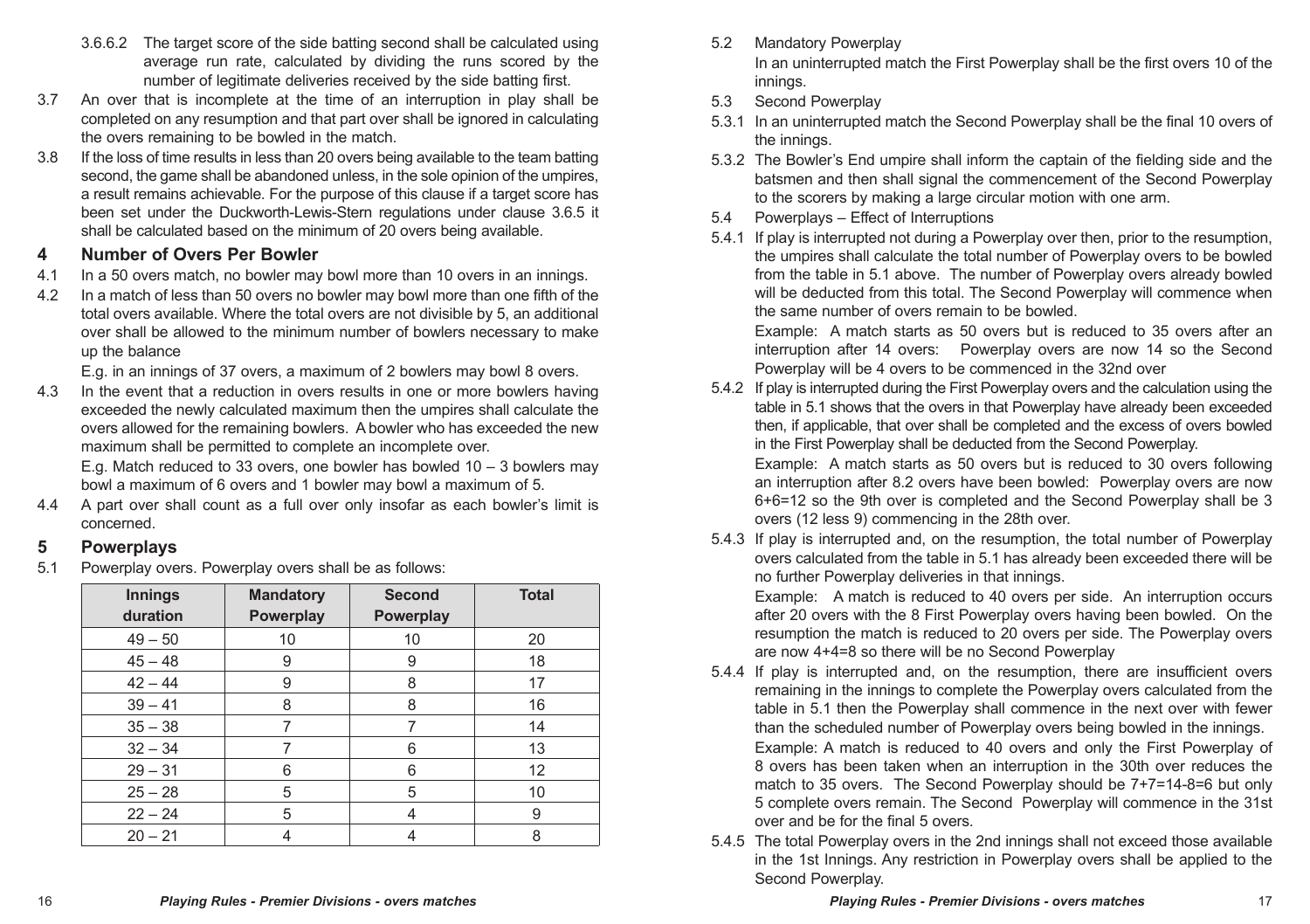Example: A match commences as a full 50 overs per side. In the 40th over an interruption reduces the match to 45 overs. The First Powerplay of 10 overs has been completed together with 5 overs of the Second Powerplay. The 2nd innings Powerplay shall be restricted to 15 overs, comprising the First Powerplay overs and 5 Second Powerplay overs, commencing in the 41st over.

#### **6 Restriction on the Placement of Fielders**

6.1 Outer Fielding Circles

Two semi-circles shall be drawn on the field of play. The semi-circles shall have as their centre the middle stump at either end of the pitch. The radius of each of the semi-circles shall be 30 yards. The ends of each semi-circle shall be joined to the other by a straight line drawn on the field on the same side of the pitch. The fielding restriction area should be marked by 'dots' at five-yard intervals, each 'dot' to be covered by a white plastic or rubber (but not metal) disc measuring seven inches in diameter.

6.2 First Powerplay

During the First Powerplay, at the instant of delivery, only two fielders shall be permitted to be outside the Outer Fielding Circle.

6.3 Second Powerplay

During the period of the Second Powerplay, at the instant of delivery, only five fielders shall be permitted to be outside of the Outer Fielding Circle.

6.4 Non-Powerplay Overs

During the non Powerplay Overs, at the instant of delivery, only four fielders shall be permitted to be outside the Outer Fielding Circle.

- 6.5 Throughout the innings, at the instant of delivery, not more than five fielders shall be permitted to field on the leg side.
- 6.6 Infringement of Fielding Restrictions
- 6.6.1 In the event of an infringement of any of the fielding restrictions specified in 6.2, 6.3, 6.4 and 6.5 above the Umpire at the Striker's End shall call and signal 'No Ball'.
- 6.6.2 If in the opinion of either batsman the Striker's End Umpire fails to call and signal No Ball when either these fielding restrictions or Law 28.4 (Limitation of On-side fielders) have been breached then immediately the ball becomes dead, either batsman may draw the matter to the attention of either umpire. If the Striker's End Umpire is able to verify the breach, he shall call and signal No Ball. If the striker's end Umpire is unable to verify the breach then he shall confirm that the events of the delivery shall be unchanged.
- **7 No Ball**
- 7.1 Underarm bowling is not permitted. If a bowler bowls a ball underarm the umpire shall call and signal 'No Ball' and follow the procedures in law 21.3.
- 7.2 The penalty under Law 21.16 for a 'No Ball' will be 2 runs.
- 7.3 Free Hits
- 7.3.1 In addition to 7.2 above, the delivery following a No Ball shall be a Free Hit for whichever batsman is facing it.
- 7.3.2 If the delivery for the Free Hit is not a legitimate delivery (i.e. a No Ball or a
- 7.3.3 For a Free Hit, the striker can be dismissed only as specified in Law 21.18 (Out from a No Ball), even if the delivery for a free hit is called a Wide Ball.
- 7.3.4 Any fielding restrictions under Rule 6 in place will apply for the Free Hit delivery. Field changes are permitted for Free Hit deliveries.
- 7.3.5 When the ball is dead and after signalling No Ball to the scorers, the Bowler's End Umpire will call and signal a Free Hit by extending one arm straight upwards and moving it in a circular motion.
- 7.3.6 The free hit delivery counts as a ball in the over unless it in turn is a Wide or No Ball.

#### **8 Wide Ball**

Law 22 shall apply with the following addition;

- 8.1 Umpires are instructed to apply a very strict and consistent interpretation in regard to this Law in order to prevent negative bowling wide of the wicket.
- 8.2 A leg side wide shall be called if, irrespective of where the ball pitches, it passes outside the line of the Striker and the leg stump, irrespective of any movement by the Striker.
- 8.3 A ball that passes between the Striker and the leg stump shall not be judged a Wide.
- 8.4 An off side wide shall be called if, in the umpire's opinion, the delivery has passed between the 17 inch line and the Return Crease and the Striker has not brought it within reach of a run-scoring stroke.

#### **9 The Bowling of Fast Short Pitched Balls (The Bouncer) and Beamers**

9.1 Law 41.6.1 shall be replaced with:

A bowler shall be limited to one fast short pitched ball per over. The umpire at the bowler's end will make it clear to both the bowler and the batsmen at the wicket when such a delivery within this limit is bowled. This ruling shall apply even though the striker has made contact with the ball with his bat, person or equipment. A short pitched ball is defined as one that passes or would have passed over shoulder height of the Striker standing upright at the crease. It is unfair if the limit is exceeded and the umpire shall call and signal No Ball on each such occasion. In addition, the umpires will adopt the procedures of law 41.6.3 and 41.6.4.

9.2 Law 41.7 (Bowling of dangerous and unfair non-pitching deliveries) shall apply.

## **10 Over Rate Penalties**

- 10.1 All sides are expected to be in position to bowl the first ball of the last of their 50 overs within 195 minutes of playing time.
- 10.2 Time may be added at the discretion of the umpires for any stoppage or delay in play. Under rule 3.1.4 time shall be added for a Drinks Interval. When the umpires agree that time is to be allowed for a stoppage they shall inform the batsmen, the captain of the fielding side and the scorers of the time to be allowed. In the event of frequent moving of the sightscreens the batting side shall assume responsibility unless other arrangements have been made.